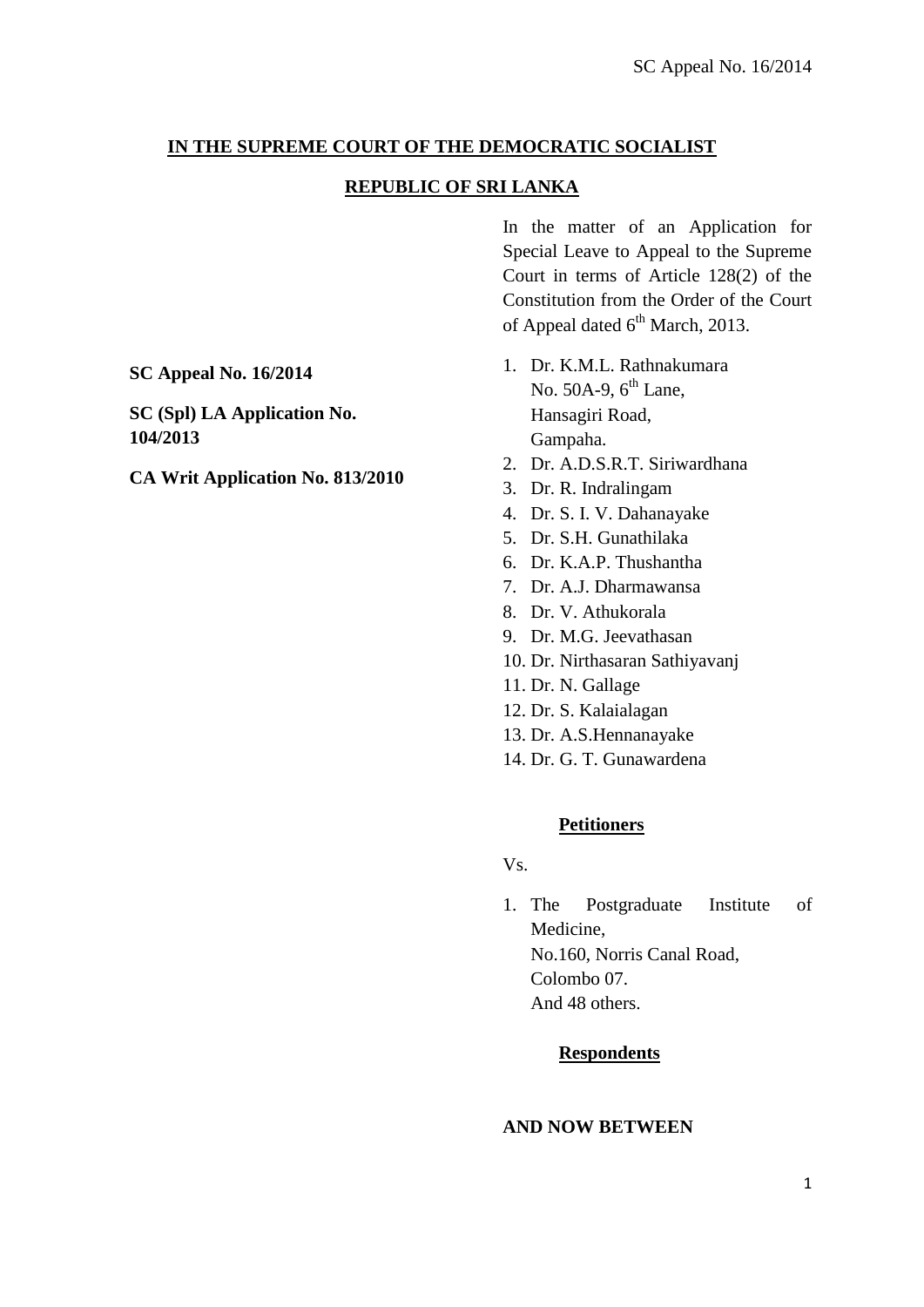- 1. Dr. K.M.L. Rathnakumara No.  $50A-9$ ,  $6<sup>th</sup>$  Lane, Hansagiri Road, Gampaha.
- 2. Dr. A.D.S.R.T. Siriwardhana
- 3. Dr. S.H. Gunathilaka
- 4. Dr. K.A.P. Thushantha
- 5. Dr. A.J. Dharmawansa
- 6. Dr. V. Athukorala
- 7. Dr. M.G. Jeevathasan
- 8. Dr. N. Gallage
- 9. Dr. S. Kalaialagan
- 10. Dr. A.S.Hennanayake

### **Petitioners – Appellants**

Vs.

1. The Postgraduate Institute of Medicine, No.160, Norris Canal Road, Colombo 07. And 52 others.

## **Respondents – Respondents**

| <b>Before</b> | : Chandra Ekanayake, J<br>Priyantha Jayawardena, PC, J<br>K.T. Chitrasiri, J                                                                                                                                                                                                                                                                                                                             |
|---------------|----------------------------------------------------------------------------------------------------------------------------------------------------------------------------------------------------------------------------------------------------------------------------------------------------------------------------------------------------------------------------------------------------------|
| Counsel       | : Faiz Musthapha, PC with Faiza Markar, Ashiq Hassim, Janaka<br>Kroon and M. Imthiyaz for Appellants.<br>Farzana Jameel, Senior DSG with Yuresha de Silva, SSC for 3 <sup>rd</sup> , 7 <sup>th</sup> ,<br>$12^{th}$ , $13^{th}$ , $15^{th}$ , $21^{st}$ , $23^{rd}$ , $25^{th}$ , $28^{th}$ , $29^{th}$ , $33^{rd}$ , $36^{th}$ , $39^{th}$ , $41^{st}$ , $46^{th}$ and<br>48 <sup>th</sup> Respondents. |
| Argued on     | : $11^{\text{th}}$ January, 2016                                                                                                                                                                                                                                                                                                                                                                         |
| Decided on    | : $30^{th}$ March, 2016                                                                                                                                                                                                                                                                                                                                                                                  |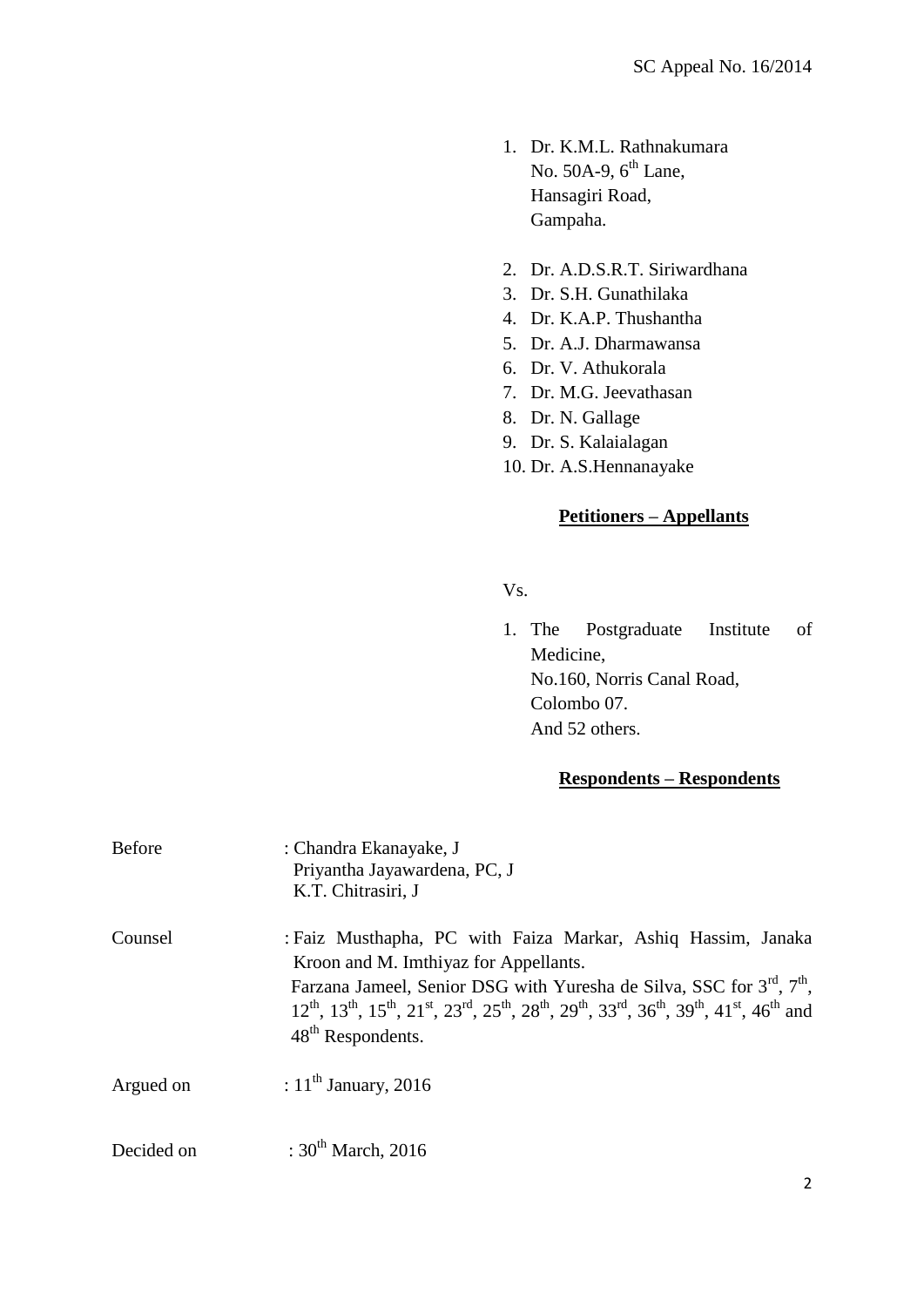# **Priyantha Jayawardena, PC. J**,

The Appellants filing their Petition stated that they are medical officers currently practicing in various posts and that they were following a training programme in "MD (Medicine)" at the Postgraduate Institute of Medicine ( hereinafter sometimes referred to as the "PGIM" ).

The Appellants have filed the writ application bearing No. CA / Writ - 813/2010 in the Court of Appeal challenging the decision to limit the number of attempts that they can sit for the final examination of "MD (Medicine) / MD Part II".

The Appellants stated that the University of Colombo, the 49<sup>th</sup> Respondent was established in terms of the Universities Act No. 16 of 1978 (as amended) (hereinafter referred to as the Universities Act) and the PGIM, the  $1<sup>st</sup>$  Respondent was established by Ordinance No. 1 of 1980 made by the University Grants Commission under the Universities Act and is governed by a Board of Management. The PGIM being the only authorized institute in Sri Lanka for the specialist training of medical doctors its academic programmes are planned and executed by the Boards of Study with the approval of the University of Colombo.

The Board of Management of the PGIM is the principal administrative, financial and academic authority and is in charge of the power and duty to approve recommendations and reports that have been submitted to it by Boards of Study of the PGIM on all matters connected with the courses of study and examinations, and also to approve and issue draft regulations relating to the courses of study and examinations in the various specialties in medicine.

The Board of Study of the PGIM exercises, inter-alia, the power to draft regulations relating to courses of study in respect of the relevant specialty (i.e. "MD Medicine") and to submit such drafts to the Board of Management.

The Appellants stated that they being desirous to further their training and study for a programme in "MD (Medicine)" conducted by the PGIM enrolled for the said programme in 'MD Medicine' which comprises of 5 stages. i.e.;

Stage I – is qualifying exam referred to as "MD Part I (Medicine) Examination / Qualifying Examination" (hereinafter referred to as MD Part I) which qualifies individuals to follow the said "MD (Medicine)" programme.

Stage II – is a training programme titled "Registrar Training" which is an in-service training period of approximately 30 months.

Stage  $III -$  is the final examination for the said programme titled "MD (Medicine) Examination" and / or referred to as MD Part II (Medicine) Examination which consists of inter-alia, an essay paper, and a viva voce.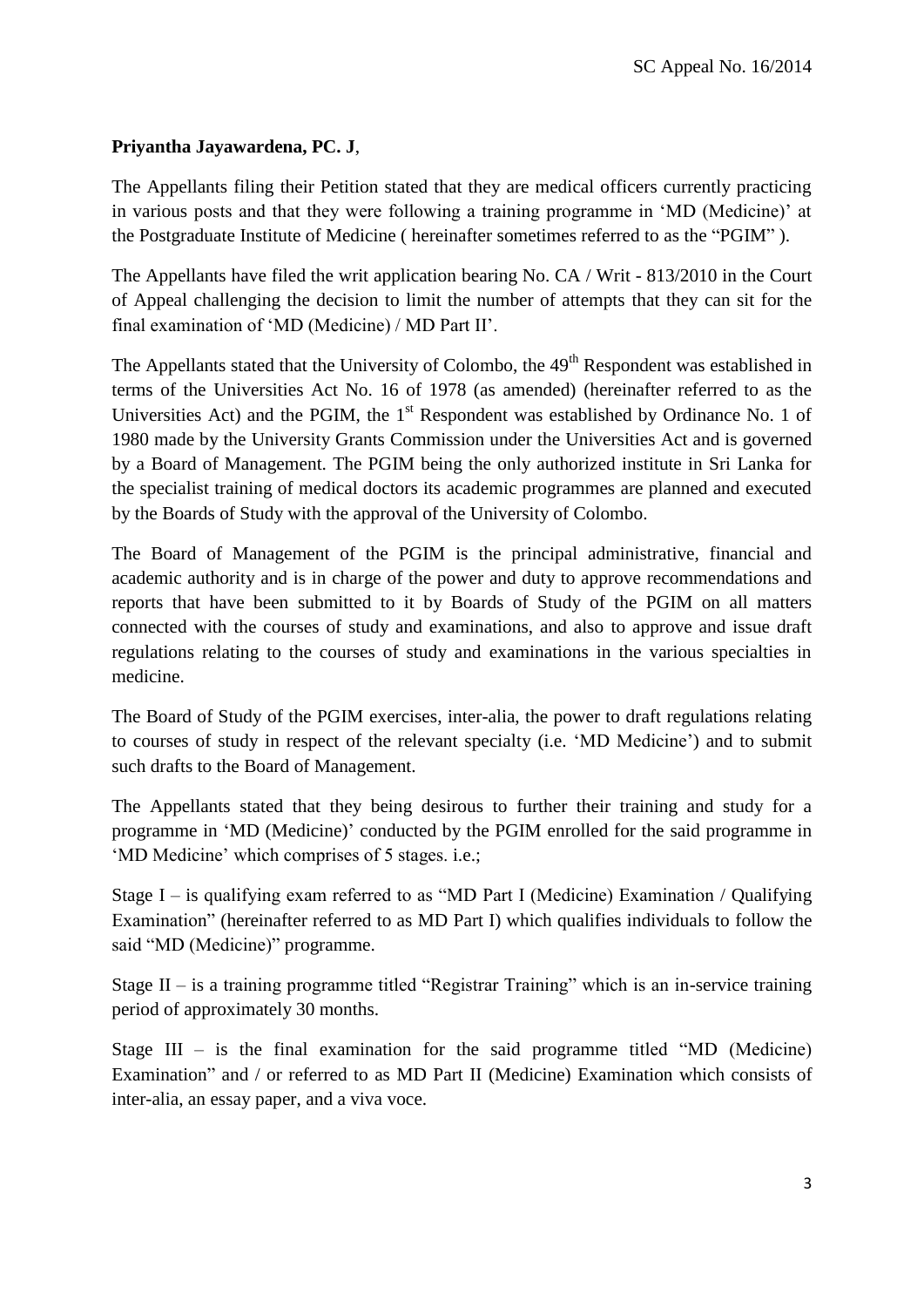Stage IV – commences upon successful completion of Stage III and consists of training as a "Senior Registrar".

Stage V – consists of training at a foreign teaching centre.

All the Appellants have enrolled for the said programme in 'MD Medicine' after passing the aforesaid Stage I "MD Part I" examination and were served with letters to that effect.

The Appellants stated that;

- (a) The  $1<sup>st</sup>$  Appellant sat for the aforesaid examination in or around October 2002 and commenced the said programme in or around January 2003;
- (b) The  $2<sup>nd</sup>$  to  $6<sup>th</sup>$  Appellants ( $2<sup>nd</sup>$  to  $8<sup>th</sup>$  Petitioners in the Writ Application) sat for the aforesaid examination in or around October 2003 and commenced the said programme in or around January 2004; and
- (c) The  $7<sup>th</sup>$  to  $10<sup>th</sup>$  Appellants ( $9<sup>th</sup>$  to  $14<sup>th</sup>$  Petitioners in the Writ Application) sat for the same in or around October 2004 and commenced the said programme in or around January 2005.

Consequent to successful completion of the MD Part I examination, the Appellants were summoned to the PGIM for "Allocation of Trainees in Medicine for Training Units" and assigned to the units that they would be trained at and were also given the Prospectus – 2003 (Regulations and Guidelines) for the said programme.

According to the Appellants, all the Appellants were issued with the same Prospectus at the time of commencement of the said programme. The Appellants stated that the said Prospectus made no reference to the number of attempts an individual can sit for the MD Part II examination.

The Appellants commenced following the aforesaid programme in "MD (Medicine)" and participated in the Stage II "Registrar Training" conducted by the PGIM which consisted of inter-alia training in General Internal Medicine, Cardiology, Neurology, Psychiatry and Dermatology lasting approximately 30 months.

Upon the successful completion of the training period required for Stage II and having all requisite eligibility criteria for entry into Stage III the Appellants applied and sat for the same which consists of inter-alia, an essay paper, case histories, data and slide interpretations and viva voce. The Appellants were able to successfully complete the essay paper and only some other components of the examination, thus failing the entire exam and requiring that they resit the same.

Accordingly, the 1<sup>st</sup> Appellant's first attempt of the aforesaid examination was in or around July 2005. The 2<sup>nd</sup> to 6<sup>th</sup> Appellants' (2<sup>nd</sup> to 8<sup>th</sup> Petitioners' in the Writ Application) first attempt of the aforesaid examination was in or around July 2006. The  $7<sup>th</sup>$  to  $10<sup>th</sup>$  Appellants' (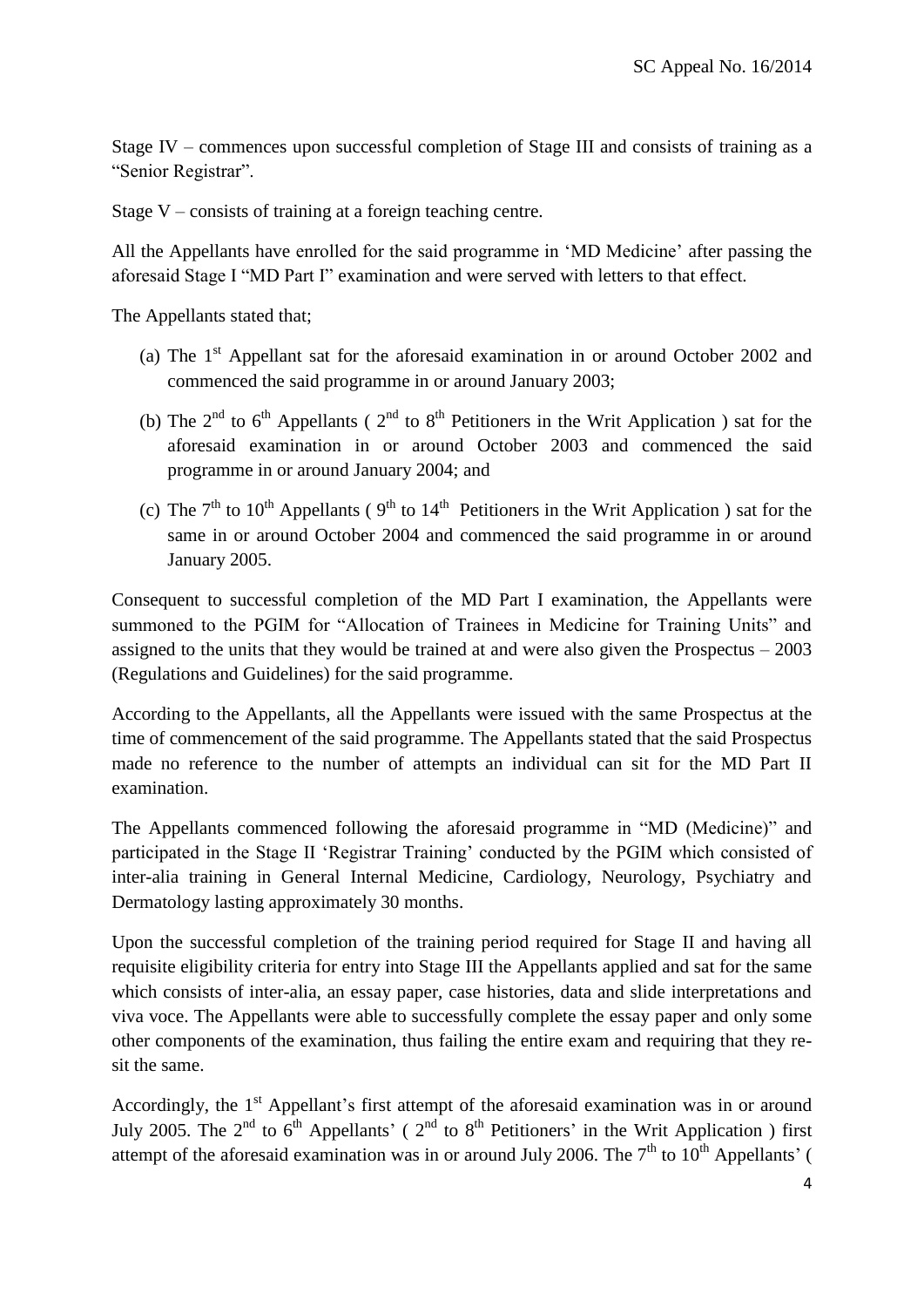9<sup>th</sup> to 14<sup>th</sup> Petitioners' in the Writ Application ) first attempt of the aforesaid examination was in or around July 2007.

The 1<sup>st</sup> Appellant's sixth attempt was in or around February 2008. The  $2<sup>nd</sup>$  to  $6<sup>th</sup>$  Appellants' (  $2<sup>nd</sup>$  to 8<sup>th</sup> Petitioners' in the Writ Application ) sixth attempt was in or around February 2009. The  $7<sup>th</sup> - 10<sup>th</sup>$  Appellants' (9<sup>th</sup> to 14<sup>th</sup> Petitioners' in the Writ Application) sixth attempt was in or around February 2010.

However, the Appellants after six attempts at the aforesaid MD Part II were still unsuccessful in passing all the components of the examination. After the sixth attempt at the aforesaid examination they were informed that they had exhausted six attempts at the said examination and therefore could not make another attempt for the same.

The Appellants produced the copies of some of the said letters informing the Appellants that they had exhausted their six attempts marked as P4(a), P4(b), P4(c) and P4(d).

Consequent to several inquiries the Appellants became aware that a new Prospectus ( Regulations and Guidelines ) for MD (Medicine) – 2005 had been issued by the PGIM stipulating that only six attempts are permitted for the successful completion of the final MD (Medicine) Examination ( MD Part II ). Further, it applied retrospectively i.e. with effect from 01.01.2004.

The Appellants stated that the said new Prospectus also provided that " a continuous assessment of the trainee will take place at regular intervals " during Stage II and that marks awarded will be carried forward to the MD Part II.

Moreover, the PGIM has issued Circular No. 49/2008 which indicated that candidates for the MD Part II are allowed only 6 attempts has expressly excluded those candidates who have sat for the MD Part I examination before 1998 and according to Appellants they are unaware as to any justification for such categorization.

The Appellants contended that at the time of the introduction of the said new Prospectus, they had already been enrolled at the PGIM and had passed MD Part I examination and were subjected to the former Prospectus – 2003 and therefore, the said decision to limit the number of attempts cannot be applied to them.

The Appellants stated that on or around 03.12.2009 the aforementioned Appellants met the 35<sup>th</sup> Respondent then Chairman, Dr. M.K. Rangunathan and informed him about the restrictions placed on the number of attempts for sitting the final examination (i.e., MD Part II). The said  $35<sup>th</sup>$  Respondent Chairman in fact assured the Appellants that the matter would be raised at the next Board Meeting. The Appellants requested that the said repositioning be cancelled, but to no avail.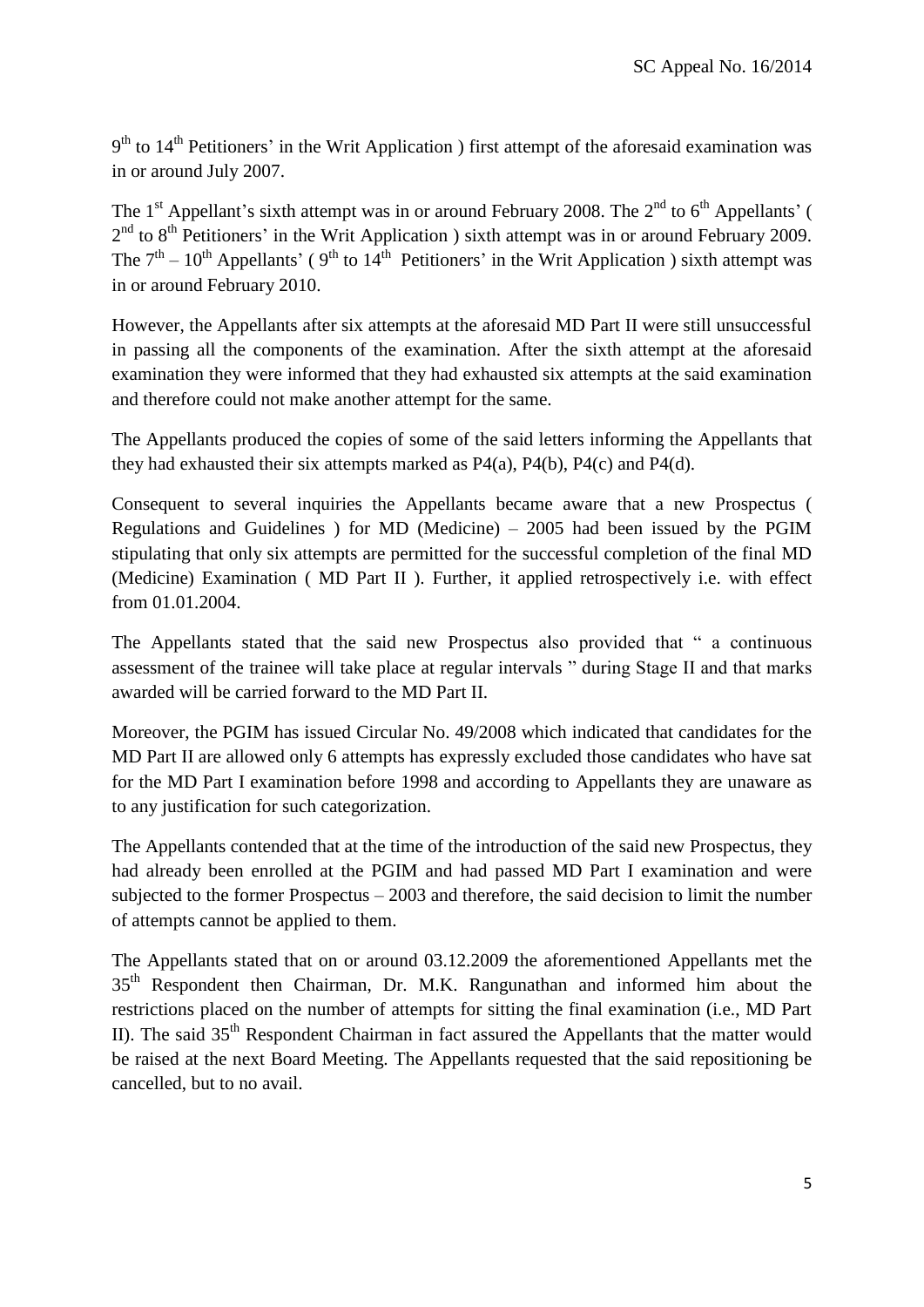In the circumstances, the Appellants filed a Writ Application in the Court of Appeal and prayed inter-alia for;

- (a) a Writ of Certiorari quashing the decision(s) contained in the Prospectus and Circulars marked P5 read with P6 insofar as they are applicable;
- (b) a Writ of Certiorari, quashing the decision(s) contained in the letters marked P4(a) to P4(d) and all similar letters received by the Appellants; and
- (c) a Writ of Prohibition, preventing the application of the new Prospectus and Circulars marked P5 read with P6 above, to the Appellants.

The  $1<sup>st</sup> - 27<sup>th</sup>$  and  $35<sup>th</sup> - 48<sup>th</sup>$  Respondents filed their Statement of Objections in the Court of Appeal and stated inter alia that;

- (a) the  $1<sup>st</sup>$  Appellant enrolled for the MD (Medicine) Programme on 1.1.2003, the  $2<sup>nd</sup>$  to  $6<sup>th</sup>$  Appellants ( $2<sup>nd</sup>$  -  $8<sup>th</sup>$  Petitioners in the Writ Application ) on 1.1.2004 and the  $7<sup>th</sup>$  to  $10^{th}$  Appellants on 1.1.2005 ( $9^{th} - 14^{th}$  Petitioners in the Writ Application),
- (b) the Board of Management is the academic and executive body of the PGIM and the Boards of Study is in charge of general direction of instruction, education, research and examinations in respect of each specialty in medicine,
- (c) the "MD (Medicine)" programme in "MD Medicine" consists of 5 stages, which have been designed to provide a trainee with a comprehensive training in various aspects of Internal Medicine,
- (d) in addition to the Prospectus 2003 containing Regulations and Guidelines for MD (Medicine) marked as P3, circulars are also issued pertaining to policy decisions of the Institute which are published in the website maintained by the Institute,
- (e) the Prospectus containing Regulations and Guidelines for MD (Medicine) marked as " P5 " was issued in the year 2005, with retrospective effect from 1.1.2004,
- (f) Prospectus marked as P5 contained the restriction that only six attempts would be allowed at the MD (Medicine) Part II examination,
- (g) the 1<sup>st</sup> Appellant's sixth attempt was in January 2008,  $2<sup>nd</sup>$  and  $4<sup>th</sup>$  to  $6<sup>th</sup>$  Appellants' (  $2<sup>nd</sup>$  - 4<sup>th</sup> and 6<sup>th</sup> – 8<sup>th</sup> Petitioners' in the Writ Application ) sixth attempt was in February 2009,  $3<sup>rd</sup>$  Appellant's ( $5<sup>th</sup>$  Petitioner's in the Writ Application) sixth attempt was in July/August 2009 and  $7<sup>th</sup>$  to  $10<sup>th</sup>$  Appellants' ( $9<sup>th</sup>$  to  $14<sup>th</sup>$  Petitioners' in the Writ Application ) sixth attempt was in February/March 2010,
- (h) the Appellants sat for the said examination under the new Prospectus, marked as " P5 ", which contained the aforementioned restriction,
- (i) upon the Appellants exhausting all six attempts, they were informed of same,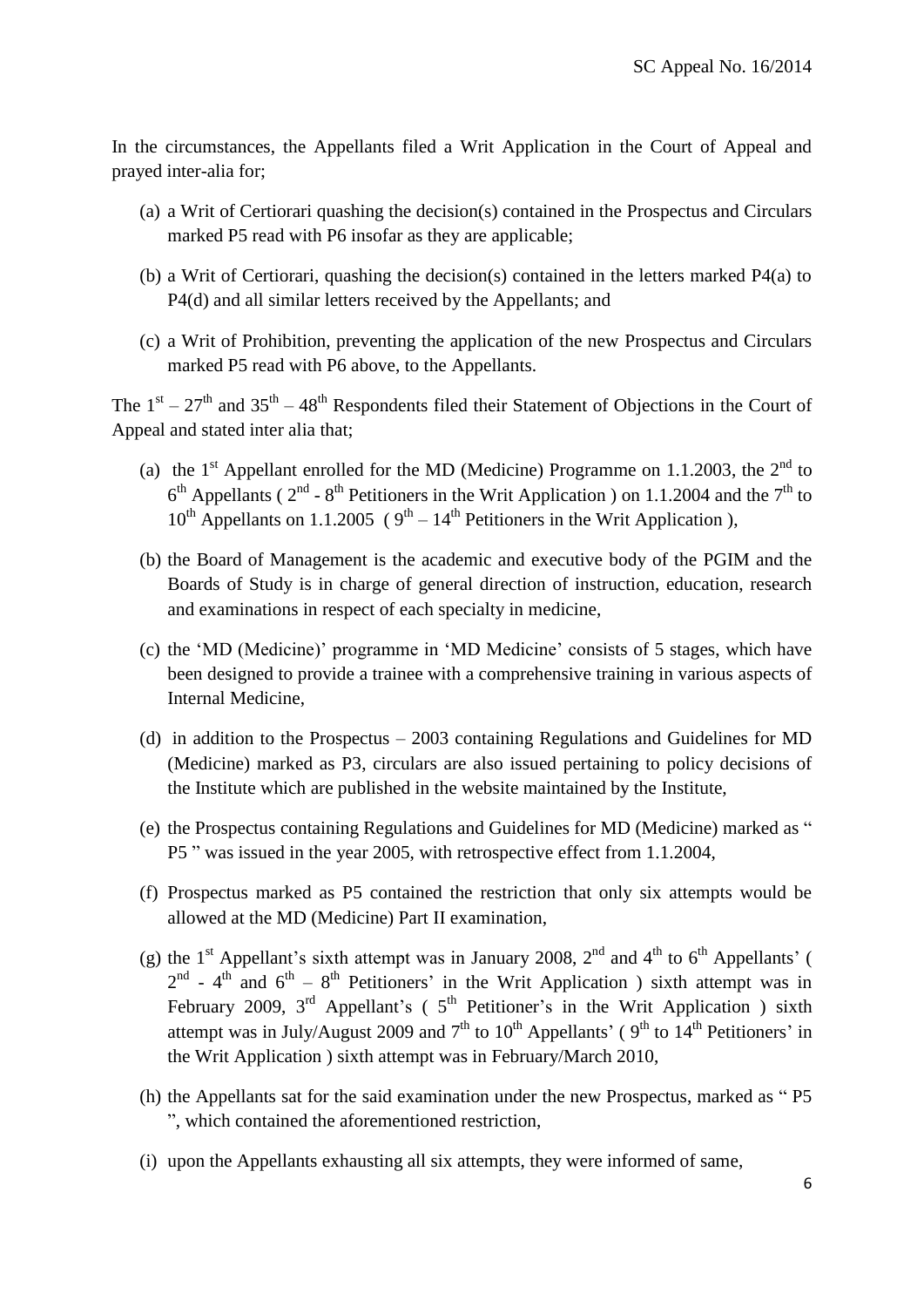- (j) each Board of Study formulates regulations and guidelines that are required / necessary for each discipline of medicine and such regulations and guidelines in that regard vary from discipline to discipline,
- (k) as per the procedure stipulated in the Ordinance, the Board of Management is empowered to draft regulations pertaining to courses of study and examinations upon considering the Reports submitted by the relevant Board of Study, which have to be submitted to the Senate of the University for its approval, and
- (1) the Circular No. 49/2008 was issued by the Institute on the  $13<sup>th</sup>$  August 2008 (P6). stating that the said restriction does not apply to those who sat for the MD Part I examination before 1998.

After the hearing of the Writ Application the Court of Appeal delivered the judgment dismissing the Appellants" application.

In the said judgment the Court of Appeal inter-alia held that " the decision to restrict the number of attempts a candidate can sit for the final examination of MD (Medicine) (MD Part 2) is based on a policy decision, of the Senate of the University. The Board of Management is empowered to draft regulations on training pertaining to the course of study and examination upon considering the reports submitted by the relevant Board of Study and these regulations are approved by the Senate of the University. In relation to policy matters, the court cannot interfere as these matters cannot be considered as exercising judicial or quasi judicial power. For the above reasons the application for a writ of certiorari is refused. "

Being aggrieved by the said judgment of the Court of Appeal the Appellants filed a special leave to appeal application in this Court. The Appellants prayed inter-alia for;

(a) the setting aside of the said judgment of the Court of Appeal dated 06.03.2013;

(b) an interim Order staying the operation of the said judgment of the Court of Appeal dated 06.03.2013 and the decisions contained in P4(a) to P4(d) read with documents marked P5 and P6, in so far as it relates to the Appellants; pending the final determination of this application;

(c) a Writ of Certiorari quashing the decisions contained in the Prospectus (P5) and the Circular (P6), in so far as it relates to the Appellants;

(d) a Writ of Certiorari quashing the decisions contained in letters marked as  $P_4(a) - P_4(d)$ and all similar letters, in so far as it relates to the Appellants;

(e) a Writ of Prohibition, preventing the application of the new Prospectus and Circular, marked P5 read with P6 to the Appellants.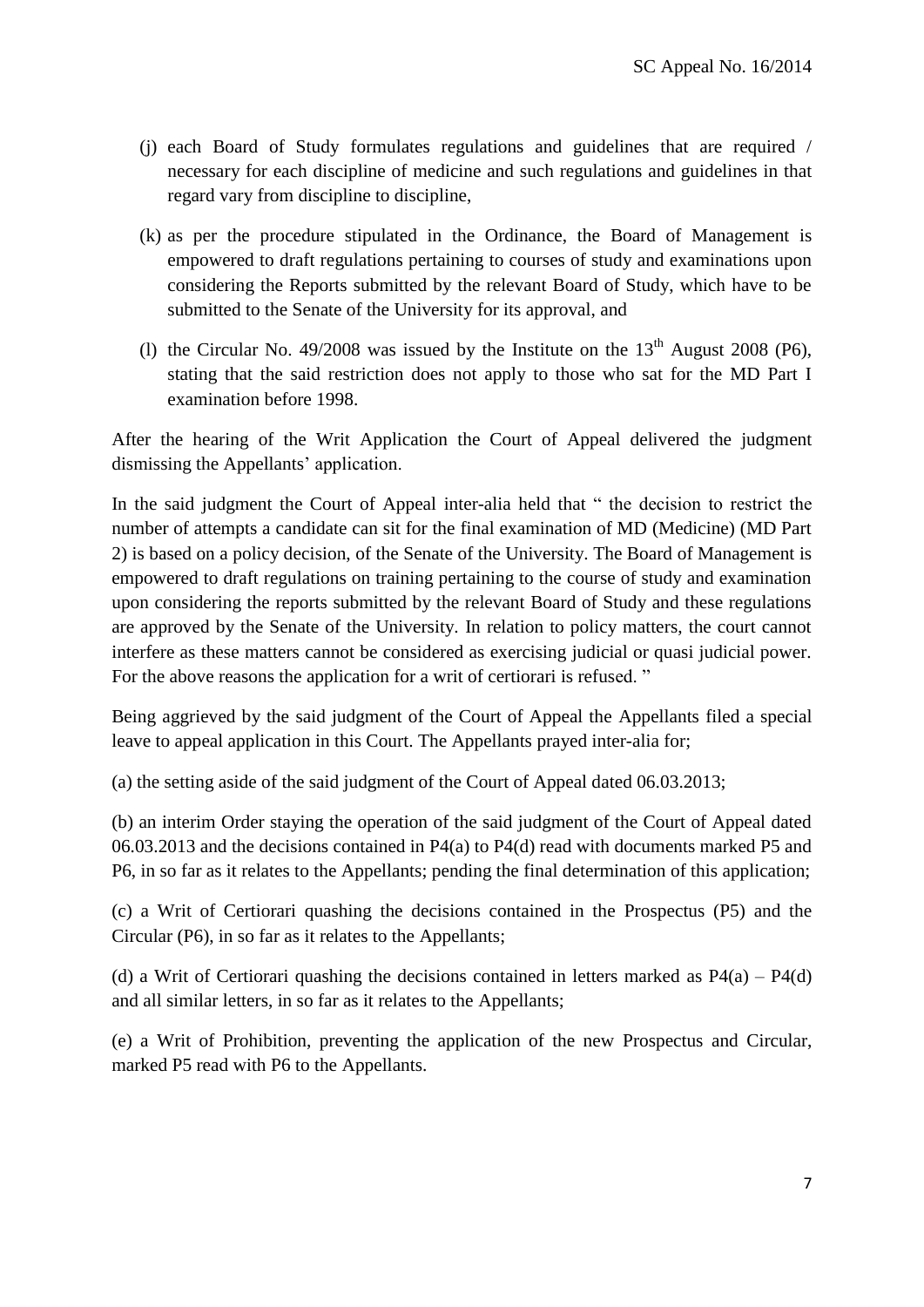This Court has granted special leave to appeal on the following questions of law;

- (a) Did the Court of Appeal err in law in applying the Prospectus (P5) to the Appellants retrospectively?
- (b) Did the Court of Appeal err in failing to appreciate that the Appellants had a legitimate expectation that the Prospectus applicable to them was the Prospectus produced marked as P3, which was in operation at the time they commenced the course?
- (c) Did the Court of Appeal fall into error by coming to a finding that the said decision as reflected in the Prospectus (P5), to restrict the number of attempts permitted to sit for the Final Examination of MD Medicine (MD Part II) is based on a "policy decision" and therefore not amenable to writ jurisdiction?
- (d) Did the Court of Appeal err in failing to take cognizance of the fact that, in terms of Ordinance No. 01 of 1980, the Board of Management of the Postgraduate Institute of Medicine is empowered to make Regulations relating to the courses of study in respect of the relevant specialties, and as such, the said Board was amenable to the writ jurisdiction of the Court of Appeal?

The learned Deputy Solicitor General invited the Court to decide the following substantive question of law on behalf of the Respondents;

(e) Can a substantive legitimate expectation arise in the absence of an express undertaking by the relevant authority on a matter of policy?

Thereafter, this appeal was taken up for hearing and both parties filed their respective written submissions.

During the course of the hearing of this appeal parties admitted the following;

( a ) the Appellants enrolled for the training and study for the programme in "MD (Medicine)" conducted by the PGIM which consists of 5 stages with two examinations,

(b) the 1<sup>st</sup> Appellant enrolled for the MD (Medicine) Programme on 1.1.2003, the  $2<sup>nd</sup>$ ,  $3<sup>rd</sup>$ ,  $4<sup>th</sup>$ ,  $5<sup>th</sup>$  and  $6<sup>th</sup>$  Appellants ( $2<sup>nd</sup>$  -  $8<sup>th</sup>$  Petitioners in the Writ Application ) on 1.1.2004 and the  $7<sup>th</sup>$  to  $10<sup>th</sup>$  Appellants ( $9<sup>th</sup> - 14<sup>th</sup>$  Petitioners in the Writ Application) on 1.1.2005,

( c ) all the Appellants were furnished with the Regulations and Training Program – MD ( Medicine ) issued by the PGIM of the University of Colombo ( hereinafter referred to as the Prospectus ) issued in 2003 marked as " P3 " at the time of commencement of the said programme. The said Prospectus made no reference to the number of attempts that an individual can sit for the MD Part II examination,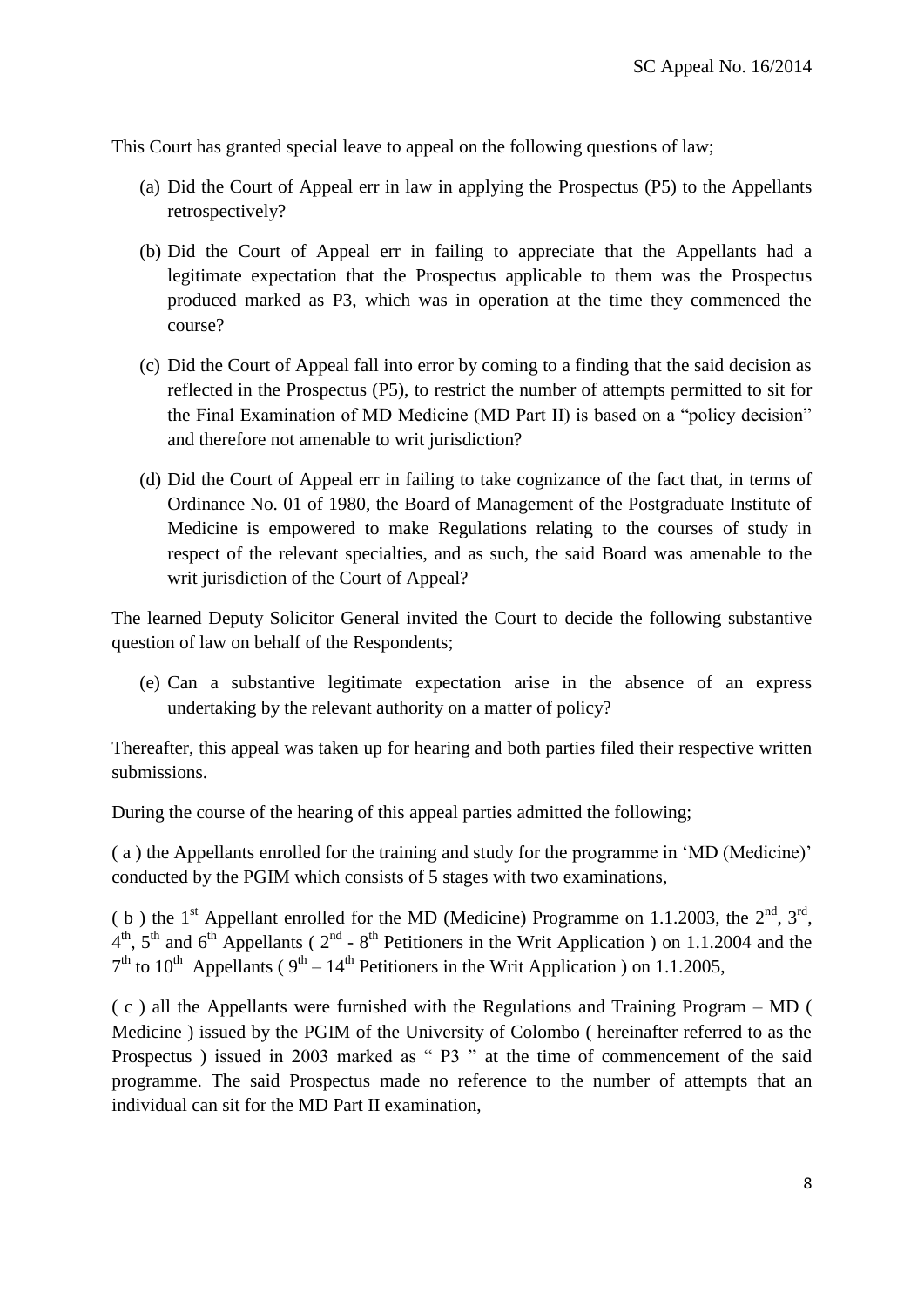( d ) a new Prospectus ( Regulations and Guidelines ) for MD (Medicine) marked as " P5 " had been issued in the year 2005 by the PGIM stipulating that only six attempts are permitted for the successful completion of the final MD (Medicine) Examination / MD Part II. The inner cover of said Prospectus contained the following;

# " *This prospectus is applicable from 1.1.2004* ", [ emphasis added ]

( e ) both the said Prospectus contained the following Clause;

# " *The prospectus is subject to revision from time to time. Adequate notice will be given of such changes*. ",

(f) the 1<sup>st</sup> Appellant's sixth attempt was in January 2008, 2<sup>nd</sup> and 4<sup>th</sup> to 6<sup>th</sup> Appellants' (2<sup>nd</sup>) to  $4<sup>th</sup>$  and  $6<sup>th</sup>$  to  $8<sup>th</sup>$  Petitioners' in the Writ Application ) sixth attempt was in February 2009,  $3<sup>rd</sup>$  Appellant's (5<sup>th</sup> Petitioner's in the Writ Application) sixth attempt was in July/August 2009 and  $7<sup>th</sup>$  to  $10<sup>th</sup>$  Appellants' (9<sup>th</sup> to  $14<sup>th</sup>$  Petitioners' in the Writ Application ) sixth attempt was in February/March 2010,

( $g$ ) On the 13<sup>th</sup> of August, 2008 PGIM issued the Circular No. 49/2008 in respect of MD (Medicine) examination – February / March, 2009. Clause No. 6 stated;

# " *Please note that candidates are allowed only 6 attempts at the Part II which must be made within a period of 8 years from the date of passing the Part I or equivalent examination to the said qualification. This requirement does not apply to those candidates who have sat the MD (Medicine) Part I examination before 1998.* ", and

( h ) after the sixth attempt at the aforesaid exam the Appellants were informed that they had exhausted six attempts at the said examination.

# **Is the restriction imposed on number of attempts at MD ( Medicine ) II stated in Prospectus – 2005 (P5) applicable to the Appellants ?**

At the time the Appellants enrolled at the PGIM for the "MD Medicine" programme the Prospectus – 2003 (P3) was applicable to the Appellants which contained the regulations and training programmes relating to MD Medicine Board Certification in General Medicine and Allied Specialties etc. All the Appellants registered for the MD Medicine Programme under the said Prospectus. Accordingly, the Appellants have all commenced and completed Stage I and II of MD Medicine under the old Prospectus.

The said Prospectus – 2003 made no reference to the number of attempts that an individual can sit for the MD Part II examination.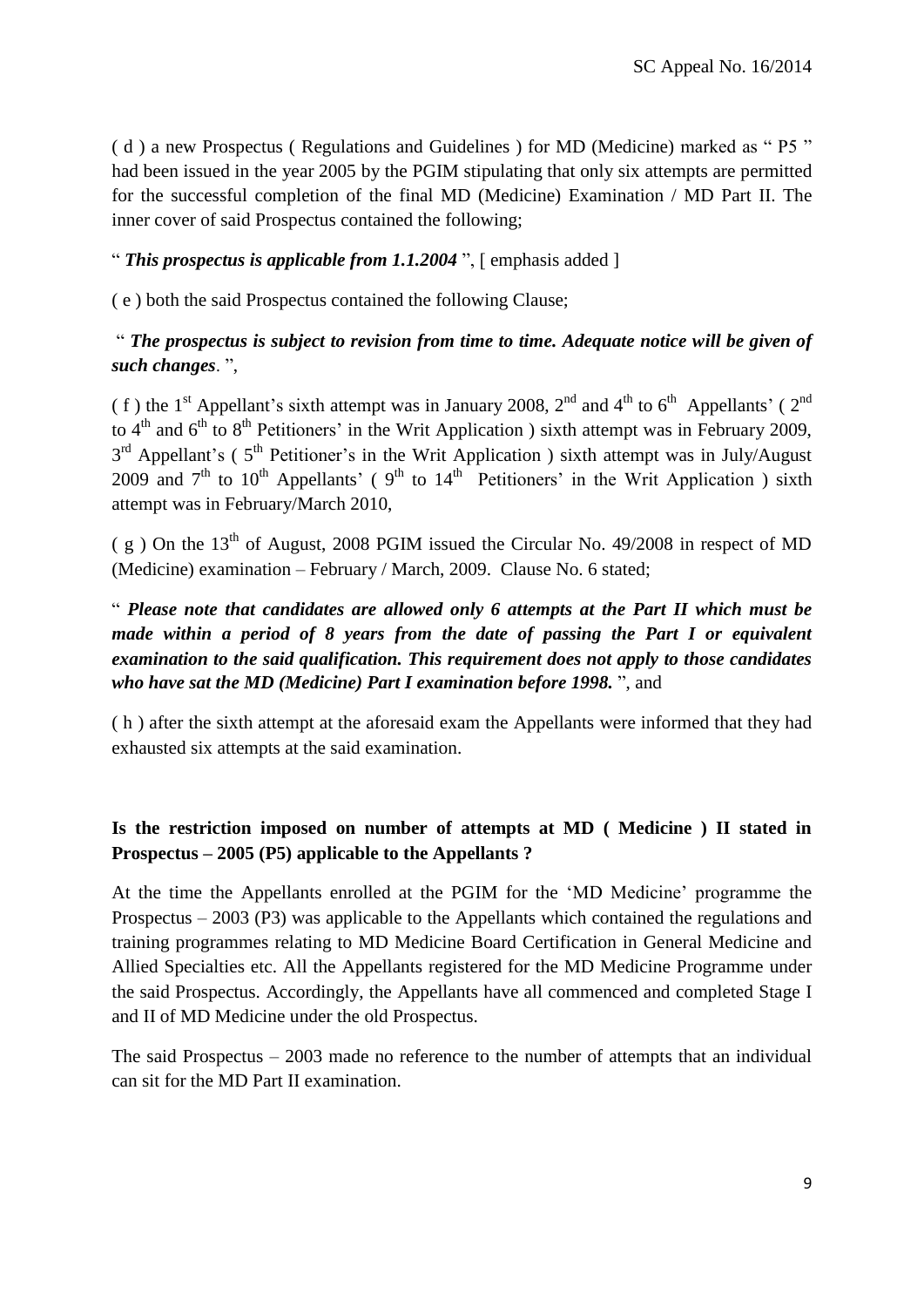It is important to note that both the said Prospectus contained the following Clause;

*" The prospectus is subject to revision from time to time. Adequate notice will be given of such changes. "* [ emphasis added ]

The Prospectus issued in the year 2005 contains the following Clause;

### " **4.3 STAGE III ( MD Exam )**

### **4.3.1 ………**

### **4.3.2 The eligibility for entry to this examination will be -**

 *( g )**Only six attempts will be allowed within a period 8 years from the date of passing Part 1.* " [ emphasis added ]

Some of the Appellants were informed the detailed results of the MD (Medicine) Examination held in February / March, 2010 by letters of  $20<sup>th</sup>$  April, 2010. The said letters marked as "P4(a)" to "P4(d)" stated that the Appellants had been unsuccessful in the above examination. The letter further stated " *Please note that you have already exhausted six attempts* ".

Though prospectus issued in the year 2003 stated " *The prospectus is subject to revision from time to time. Adequate notice will be given of such changes.* " no notice had been given that the regulations and guidelines stipulated in the Prospectus – 2003 would be revised prior to publishing the Prospectus in the year 2005.

Further, the Prospectus – 2005 neither contained any transitional provisions with regard to the candidates who registered and commenced the program in MD (Medicine) under the Prospectus – 2003 nor had any reference to such candidates what so ever. Moreover, the Prospectus did not refer to the Prospectus – 2003 at all.

Thornton"s Legislative Drafting ( Fifth Edition ) by Professor Helen Xanthaki at page 532 states " Where subordinate legislation is to contain repeal provisions, the necessity for savings and transitional provisions must be considered in the same way as if that legislation were principal legislation.

The same style and technique should be adopted for the amendment and repeal of subordinate legislation as for principal legislation. It is usual to "revoke" rules and regulations and to "cancel" notices and orders but the function is that of repeal and there seems no good reason why that word should not be used for subordinate as well as principal legislation. "

Amending provisions are not construed as altering completely the character of the principal law unless clear language is found indicating such an intention. In the absence of any reference to the previous Prospectus, the Prospectus – 2005 cannot be construed as an amendment or a replacement of the Prospectus – 2003.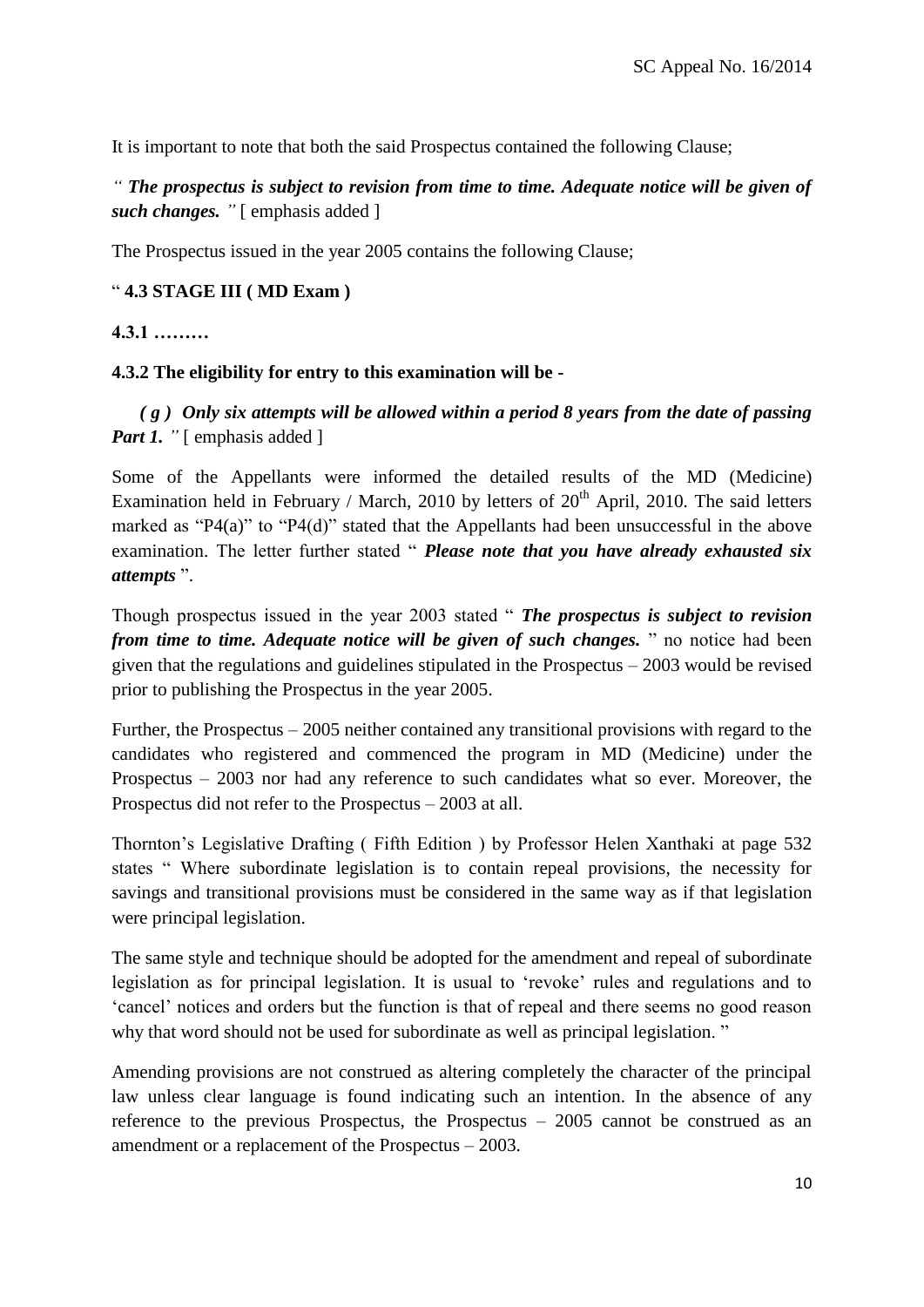Therefore, I am of the opinion that the Prospectus issued in the year 2005 did not replace or amend the Prospectus – 2003 and, thus the Prospectus issued in the year 2005 has no application to the candidates who registered for the MD ( Medicine ) program under the Prospectus – 2003.

## **Can the Subordinate Legislation be enacted with Retrospective effect ?**

Article 76 ( 3 ) of the Constitution of Sri Lanka permits the Parliament to make any law containing any provision empowering any person or body to make subordinate legislation for prescribed purposes.

Article 75 of the said Constitution states that the Parliament shall have power to make laws, including laws having retrospective effect. Sri Lankan Legislature enacted the Offences against Aircraft Act No. 24 of 1982 with retrospective effect under this Article.

Section 17 of the Interpretation Ordinance stipulates the general provisions with respect to power given to any authority to make rules, regulations, and by-laws.

Thornton"s Legislative Drafting at page 424 says " Delegated legislation may have retrospective effect only if the primary legislation containing the delegation either has that effect or authorities the delegated legislation to have that effect, '... no statute or order is to be construed as having a retrospective operation unless such a construction appears very clearly or by necessary and distinct implication in the Act." " This principle was adapted by Sharvananda J. in the case of *the Attorney – General of Ceylon and W.M. Fernando, Honorary Secretary, Galle Gymkhana Club* **79 ( 1 ) NLR 39.**

Constitutional and Administrative Law of Sri Lanka by Joseph A. L. Cooray at page 329 says " The doctrine that subordinate legislation is invalid if it is *ultra vires* is based on the principle that subordinate agency has no power to legislate other than such as may have expressly been conferred by the supreme Legislature. Subordinate legislation is fundamentally of a derivative nature and must be exercised within the periphery of the power conferred by the enabling Act. For example, subordinate legislation having retrospective effect is *ultra vires* unless the enabling Act expressly or by necessary implication authorizes the making of retrospective subordinate legislation. "

At page 323 of the said book states " Unless Parliament has in the enabling or parent Act expressly or impliedly authorized the sub-delegation, the maxim *delegatus non potest delegare* applies to make the sub-delegation unlawful. "

The Postgraduate Institute of Medicine was established by the Ordinance No. 1 of 1980 made by the University Grants Commission ( hereinafter referred to as the UGC ) under the Universities Act No. 16 of 1978 as amended. However, the said Universities Act did not delegate power to the UGC to make Regulations or Ordinances with retrospective effect.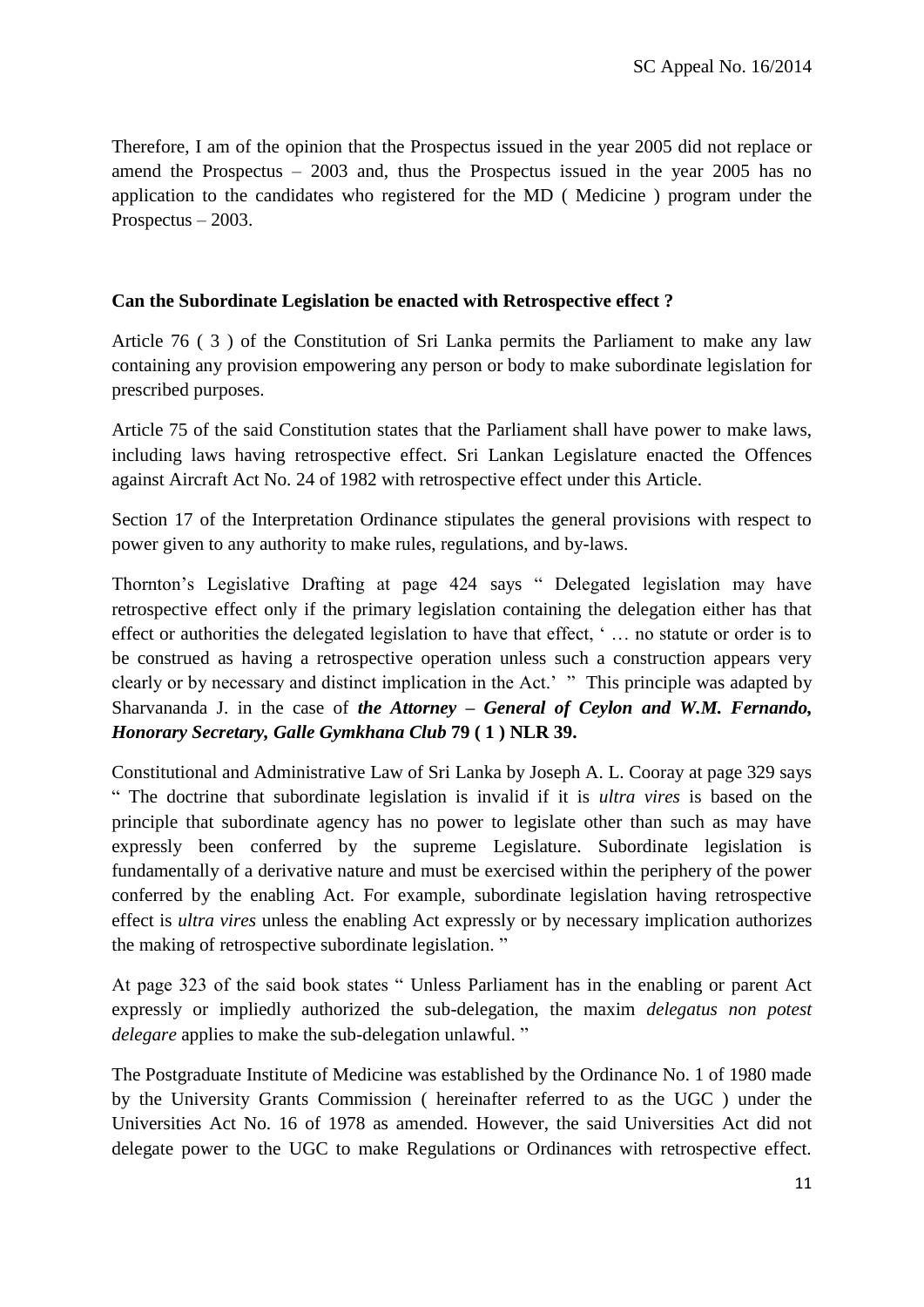Hence, UGC has no authority or power to delegate the power to the PGIM to make Regulations with retrospective effect. In fact the said Ordinance did not confer power on the PGIM to make Regulations with retrospective effect. Thus, PGIM has no power to make Regulations with retrospective effect.

Moreover, the inner cover of the Prospectus  $-2005$  states "This Prospectus is applicable from 01.01.2004 ". However, in order to give retrospective effect to principal legislation or to subordinate legislation it is necessary to have a specific clause to that effect in the operative part of such legislation. A statement in an inner cover, outer cover or a foot note would not satisfy such criteria.

Therefore, though the Prospectus ( Regulations and Guidelines ) for MD (Medicine) marked as " P5 " is issued in the year 2005 it cannot be applied with effect from 1.1.2004. i.e. with retrospective effect.

Thus, the limitation of attempts at the MD Part II examination stipulated in the said Prospectus – 2005 has no application to the candidates who registered for the MD (Medicine) programme under regulations and guidelines stated in the Prospectus – 2003.

### **Can the Subsidiary Legislation give rise to a Legitimate Expectation ?**

The Appellants enrolled for the training and study for a programme in 'MD (Medicine)' conducted by the PGIM which consists of 5 stages with two examinations. All the Appellants were issued with the same Prospectus ( Regulations and Training Program ) –  $MD$ (Medicine) issued by the PGIM ( hereinafter referred to as the Prospectus ) issued in 2003 marked as " P3 " at the time of commencement of the said programme. The said Prospectus made no reference to the number of attempts an individual can sit for the MD Part II examination. A new Prospectus ( Regulations and Guidelines ) for MD (Medicine) – 2005 marked as " P5 " had been issued by the PGIM stipulating that only six attempts are permitted for the successful completion of the final MD (Medicine) Examination/ MD Part II in the year 2005. By the time the Prospectus marked as " P5 " was issued the Appellants had completed part of their MD ( Medicine ) program under the Prospectus marked as " P3 " issued in 2003.

Though prospectus issued in the year 2003 stated " *The prospectus is subject to revision from time to time. Adequate notice will be given of such changes.* " no notice had been given of any change of the said Prospectus – 2003.

Section 6 (1) of the Interpretation Ordinance states "Whenever any written law repealing either in whole or part a former written law is itself repealed, such repeal shall not, in the absence of any express provision to that effect, revive or be deemed to have revived the repealed written law, or any right, office, privilege, matter, or thing not in force or existing when the repealing written law comes into operation.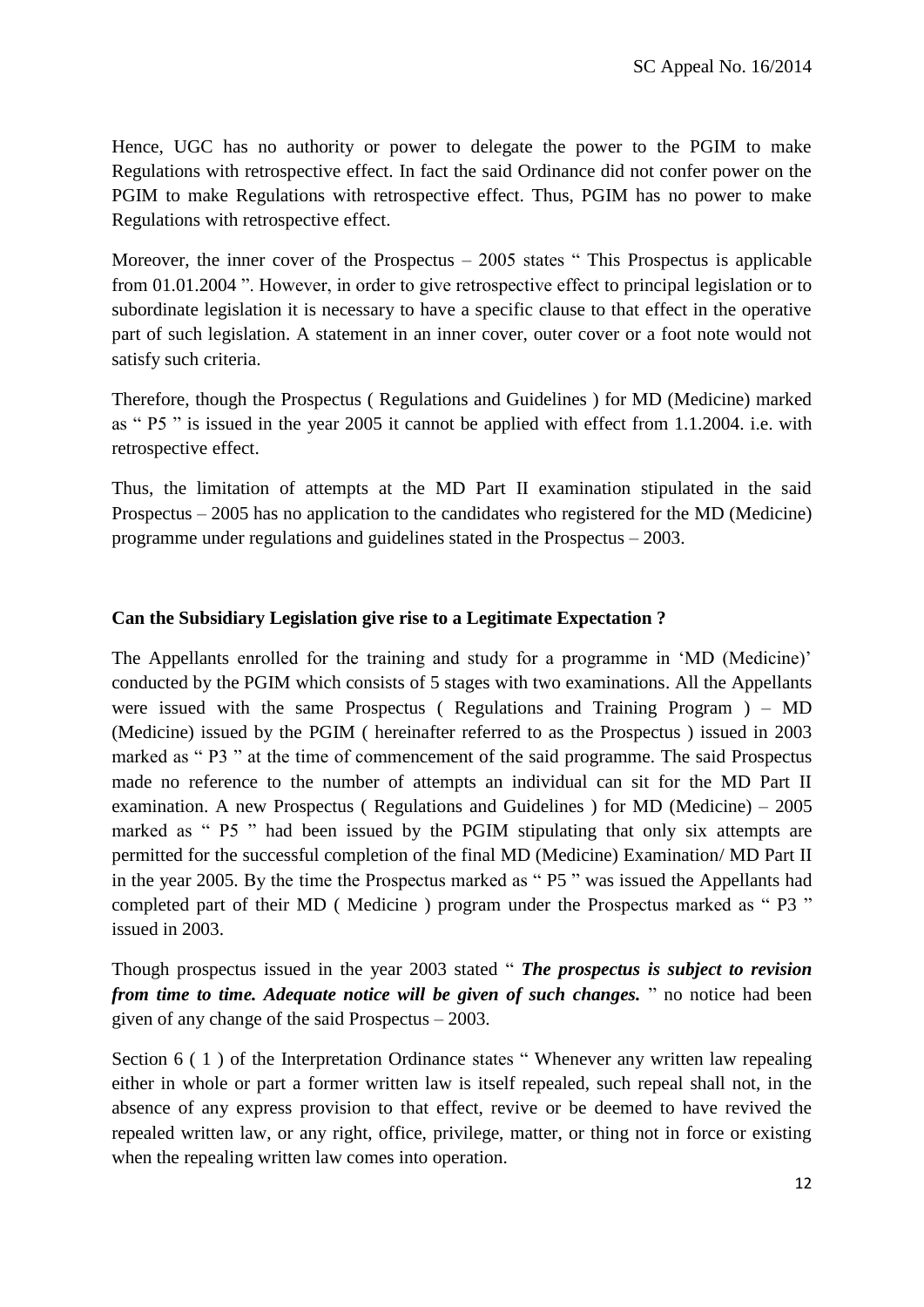(2) ………….

(3) Whenever any written law repeals either in whole or part a former written law, such repeal shall not, in the absence of any express provision to that effect, affect or be deemed to have affected-

(a) the past operation of or anything duly done or suffered under the repealed written law ;

(b) any offence committed, any right, liberty, or penalty acquired or incurred under the repealed written law ;

(c) any action, proceeding, or thing pending or incompleted when the repealing written law comes into operation, but every such action, proceeding, or thing may be carried on and completed as if there had been no such repeal.

(4) Subsection (3) shall apply in the case of the expiration of any written law in like manner as though that written law had been repealed and had not expired.

 $(5)$  ………"

Though the aforementioned section has no direct bearing to the instant appeal as the instant appeal is in respect of subordinate legislation, any person who commences an act under a particular "Regulation" has an expectation to finish the same under the same terms and conditions stated in the said Regulations. Thus, it gives rise to a legitimate expectation for such persons to complete their actions under the same terms and conditions.

However, the regulations can be amended or rescinded by giving reasonable prior notice unless the circumstances warrant an immediate change of the regulations. In fact, keeping in line with this principle both the Prospectus contained a Clause which stated that an adequate notice will be given of any changes.

It is important to note that the 1<sup>st</sup> Appellant's sixth attempt was in January 2008,  $2^{nd}$  and  $4^{th}$ to  $6<sup>th</sup>$  Appellants' ( $2<sup>nd</sup>$  -  $4<sup>th</sup>$  and  $6<sup>th</sup>$  -  $8<sup>th</sup>$  Petitioners' in the Writ Application) sixth attempt was in February 2009,  $3<sup>rd</sup>$  Appellant's ( $5<sup>th</sup>$  Petitioner's in the Writ Application) sixth attempt was in July/August 2009 and  $7<sup>th</sup>$  to  $10<sup>th</sup>$  Appellants' (9<sup>th</sup> - 14<sup>th</sup> Petitioners' in the Writ Application ) sixth attempt was in February/March 2010. After the sixth attempt at the aforesaid exam the Appellants were informed that they had exhausted six attempts at the said examination.

Therefore, imposing a restriction on the number of attempts at the MD ( Medicine ) without giving adequate prior notice, is a violation of the legitimate expectation of the Appellants.

Further, though the Appellants sat for the MD ( Medicine ) examination after the new Prospectus marked as P5 which contained the aforementioned restriction was published in the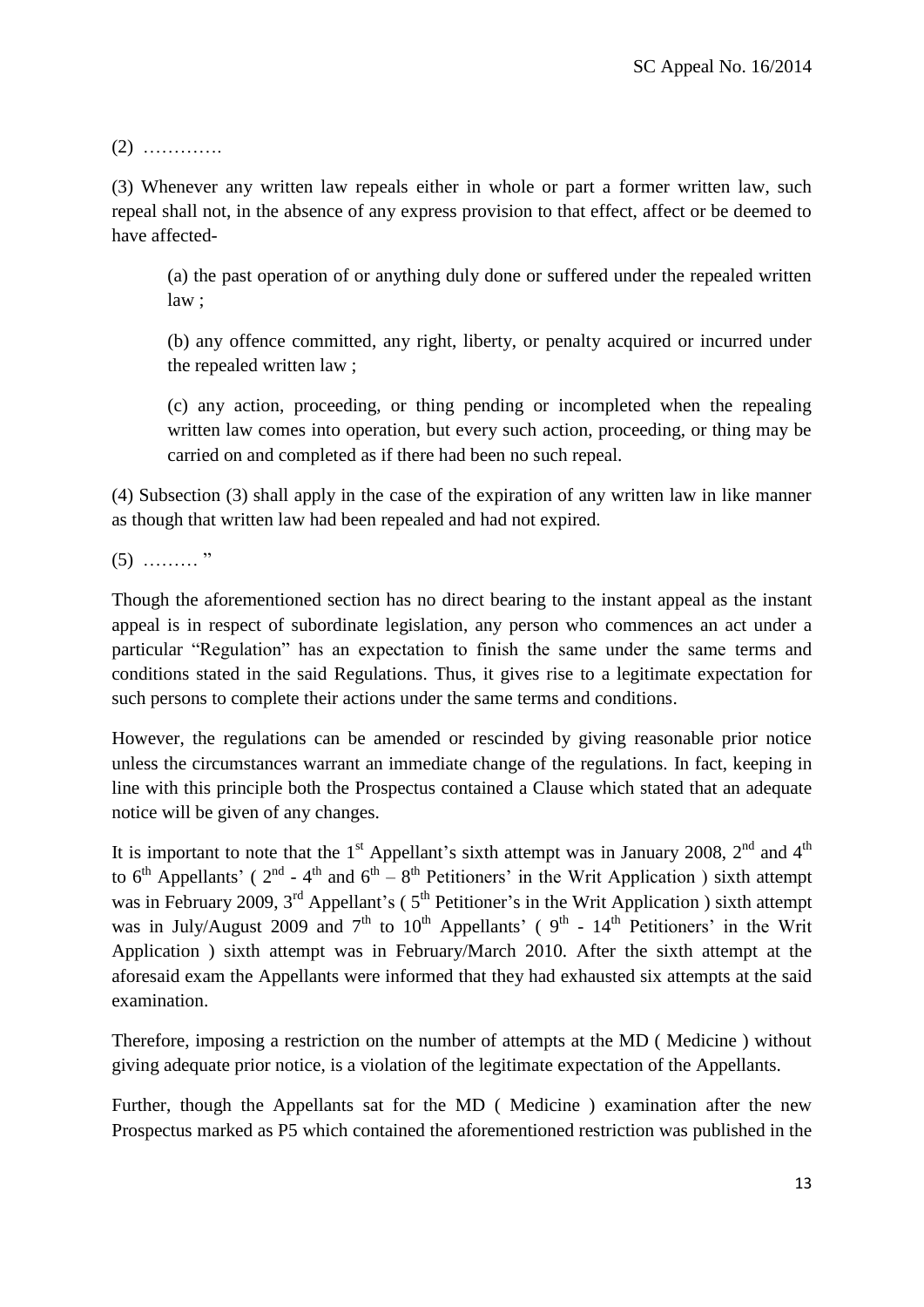year 2005, there is no material before Court that the Appellants sat for the said examination under the said Regulations stipulated in the said Prospectus.

Moreover, Clause 6 of the Circular No. 49/2008 issued in respect of MD ( Medicine examination – February / March, 2009 by the PGIM on the  $13<sup>th</sup>$  of August, 2008 exempted the candidates who sat for the MD ( Medicine ) Part I examination before 1998 from the six attempts rule.

Both the Prospectus contained Regulations relating to the MD ( Medicine ) Program which are subordinate legislation. Therefore, it is not possible to amend the subordinate legislation by circulars or by notices published on web-sites. Hence, the said Clause 6 of the Circular No. 49/2008 has no force and effect in law and is a nullity.

## **Are the Subordinate Legislation subject to Judicial Review ?**

The PGIM was established by Ordinance No. 1 of 1980 made by the University Grants Commission under section 140 read with section 18 of the Universities Act No. 16 of 1978.

Section 12 of PGIM Ordinance No. 1 of 1980 provides inter-alia as follows;

<u>، د</u>

- (1) Subject to the provision of the Act and of any appropriate Instrument, the Board shall exercise the powers and perform and discharge the duties and functions conferred or imposed on, or assigned to, the Institute by this Ordinance.
- (2) Subject to the provisions of the Act and of any appropriate Instrument, the Board shall have control and general direction of instruction, education, research and examinations in the Institute.
- (3) Without prejudice to the generality of the powers conferred upon it by sub-paragraphs (1) and (2), the Board shall exercise, perform and discharge the following powers, duties and functions –
	- (g) to recommend to the University, in consultation with the Board or Boards of Study concerned, the postgraduate degrees, diplomas, certificates and other academic distinctions which shall be awarded in the several specialties in medicine, and the courses of study and training to be followed, the examinations to be passed and other conditions to be satisfied by students who wish to qualify for such degrees, diplomas, certificates and other academic distinctions: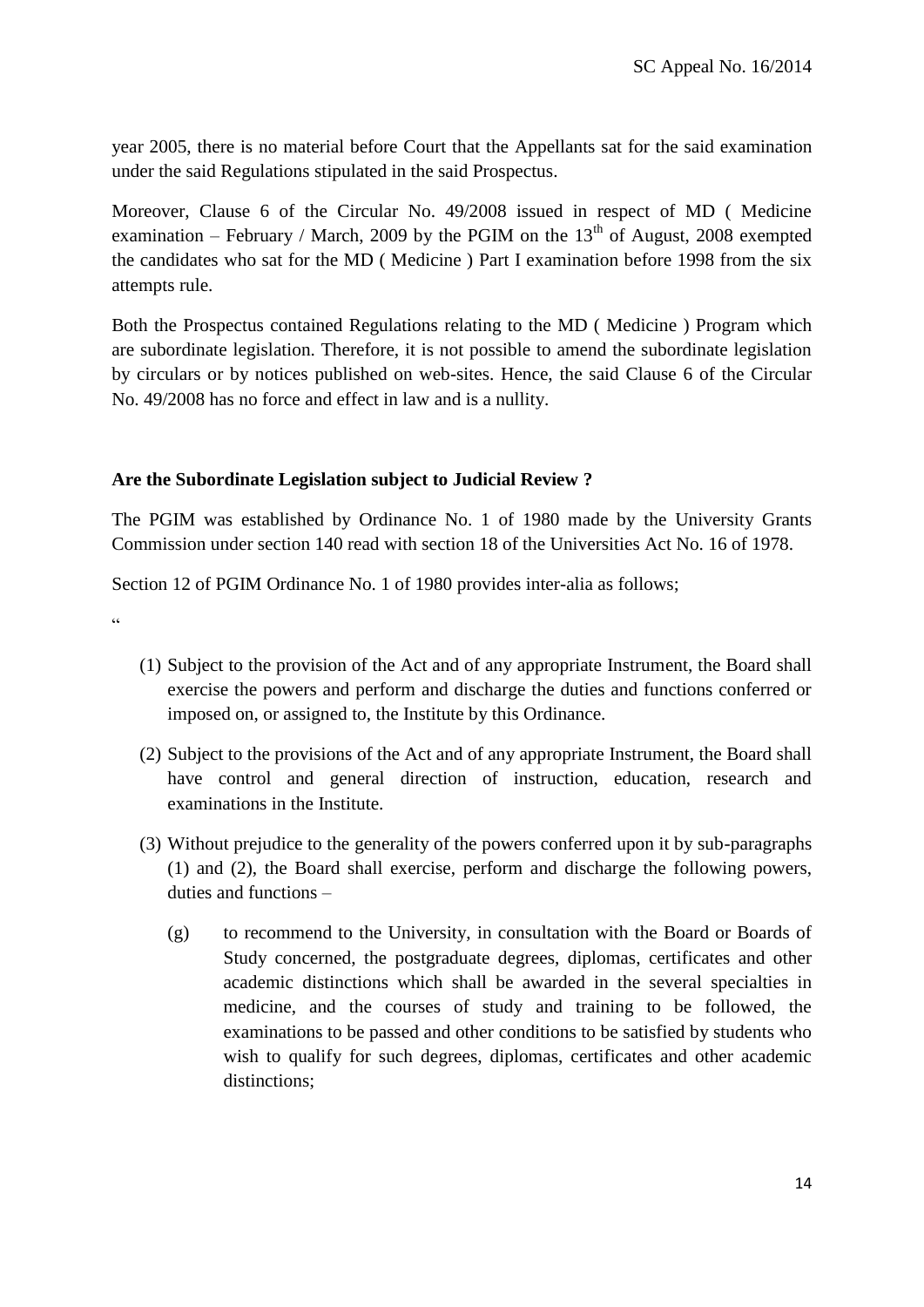- (i) to draft, after consideration of reports from the Board or Boards of Study concerned, Regulations relating to courses of study and examinations, and to submit such drafts to the Senate of the University for enactment;
- (j) to draft Rules for any matter in respect of which Rules are authorized to be made or may be made and to submit such drafts to the Council or the Senate as the case may be, of the University for enactment; "

The legislation made under a delegated power is known as subordinate legislation / delegated legislation. Though a principal enactment can contain the policy matters, subordinate legislation cannot contain policies. Further, subordinate legislation can be made only to facilitate the implementation of the principal enactment and to achieve its objects. Moreover, subordinate legislation cannot be made to implement a decision of a policy other than the policy stated in a principal enactment.

Thus, it cannot be said the said clause as reflected in the Prospectus (P5), to restrict the number of attempts permitted to sit for the Final Examination of MD Medicine (MD Part II) is based on a "policy decision" and thus, it is not amenable to judicial review. In any event, such restriction on the number of attempts is a condition in the regulations that is applicable to the candidates and affects their rights.

Article 80(3) of the Constitution " Where a Bill becomes law upon the certificate of the President or the Speaker, as the case may be being endorsed thereon, no court or tribunal shall inquire into, pronounce upon or in any manner call in question, the validity of such Act on any ground whatsoever. "

Unlike for the principal legislation there is no statutory prohibition on the jurisdiction of courts to consider the validity of subordinate legislation. Thus, the validity of subordinate legislation is subject to challenge in the courts.

Administrative Law ( $9<sup>th</sup>$  edition) by H.W.R. Wade and C. F. Forsyth at page 746 says "It is axiomatic that delegated legislation no way partakes of the immunity which Acts of Parliament enjoy from challenge in the courts, for there is a fundamental difference between a sovereign and subordinate law-making power. Even where, as is often the case, a regulation is required to be approved by resolution of both Houses of Parliament, it still falls on the "subordinate" side of the line, so that the court may determine its validity."

In the case of *The Ceylon Workers' Congress and Superintendent, Beragala Estate* **76 NLR 1 at page 8** it was held " Can a Regulation outside the ambit of Section 39 ( 1 ) become valid by reason of the fact that Parliament subsequently approved it ? In our opinion the subsequent approval by the Senate and House of Representatives cannot make valid that which previously was invalid, and it is therefore only an *intra vires* rule approved by Parliament that will be "as valid and effectual as though it were enacted" in the Act."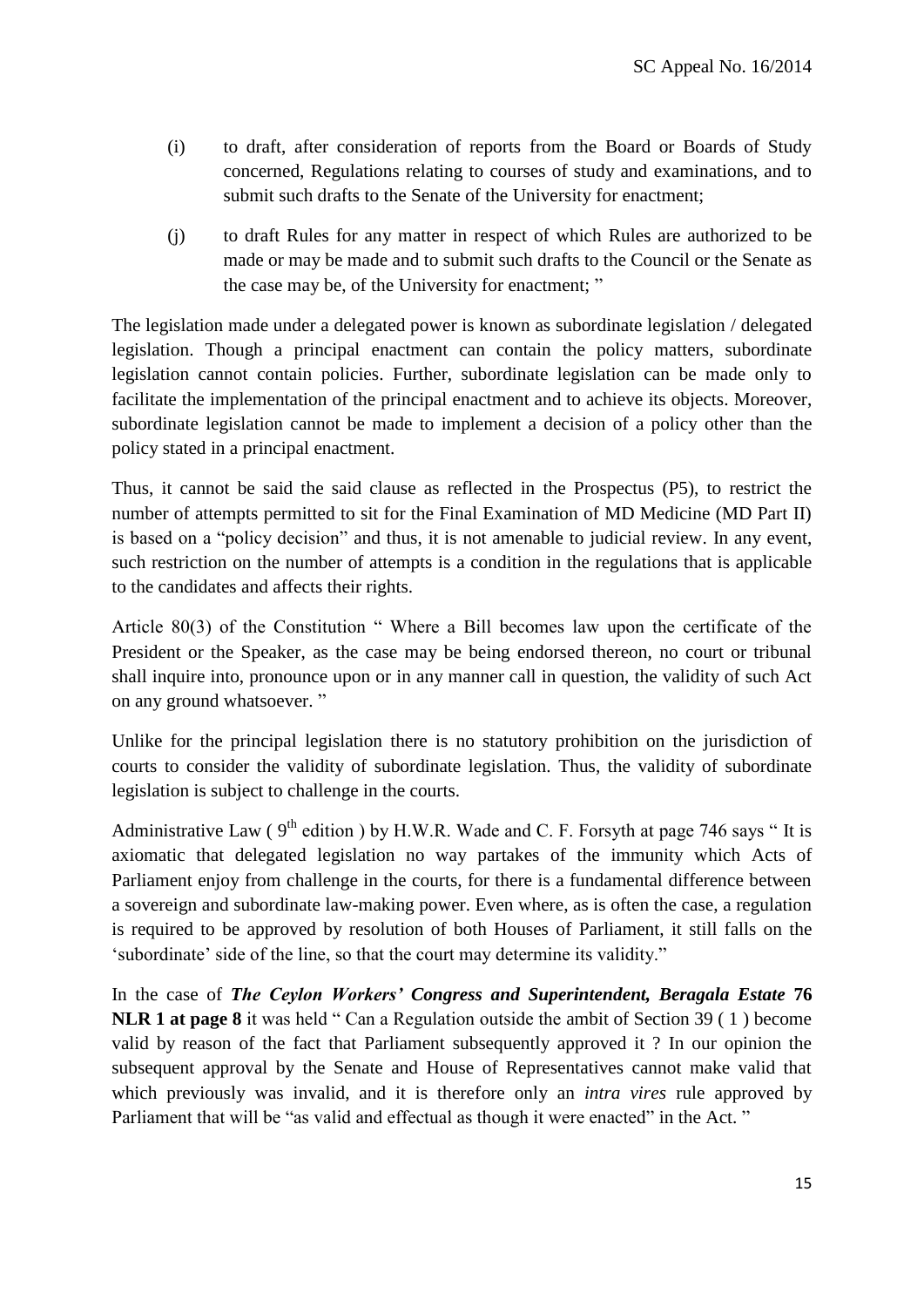Thornton"s Legislative Drafting ( Fifth Edition ) by Professor Helen Xanthaki states " An attack on the validity of subordinate legislation may be directed against the manner in which the delegated power has been exercised, that is to say it may be argued that the statutory conditions attached to the exercise of the power by the enabling provision or some other law of general application were not fulfilled. Alternatively, it is more likely that an attack may be directed against the content of the subordinate legislation, that is to say it may be argued that the exercise of the power was not in its substance within the scope of the delegated power."

H.W.R. Wade and C. F. Forsyth at page 28 says " The system of judicial review is radically different from the system of appeals. When hearing an appeal the court is concerned with the merits of a decision: is it correct ? When subjecting some administrative act or order to judicial review, the court is concerned with its legality: is it within the limits of the powers granted ? On an appeal the question is "right or wrong ?" On review the question is "lawful or unlawful ?"

At page 732 it further says " For the most part, however, administrative legislation governed by the same legal principles that govern administrative action generally. For the purpose of judicial review, statutory interpretation and the doctrine of ultra vires there is common ground throughout both subjects. "

In the case of *The Attorney – General of Ceylon and W.M. Fernando, Honorary Secretary, Galle Gymkhana Club* **79 ( 1 ) NLR 39** Sharvananda J. held " A clear distinction has to be drawn between an Act of Parliament and subordinate legislation, even though the latter is contained in a resolution passed by the House of Representatives, a limb of the Legislature. A Court has no jurisdiction to declare invalid an Act of Parliament, but has jurisdiction to declare subordinate legislation to be invalid if it is satisfied that in making the subordinate legislation, the rule-making authority has acted outside the legislative powers conferred on it by the Act of Parliament under which such legislation is purported to be made. "

At page 329 of the book titled Constitutional and Administrative Law of Sri Lanka states " The legal principles governing judicial control of subordinate legislation in relation to the doctrine of *ultra vires* are generally similar to those governing other administrative action."

It further states " Subordinate legislation may be declared ultra vires and void by the courts on two main grounds: ( 1 ) procedural, ( 2 ) substantive. "

Moreover, in the case of *Mixnam's Properties, Ltd. V. Chertsey U.D.C.* **( 1963 ) 2 All E.R. 787 at 799** Lord Diplock held that " the various special grounds on which subordinate legislation has been said to be *ultra vires* and void – e.g. because it is unreasonable; because it is uncertain, because it is repugnant to the general law or to some other statute. "

Where the executive has been allowed by the legislative to make law, it must abide strictly by the terms of its delegated authority. The subordinate legislation can be challenged on the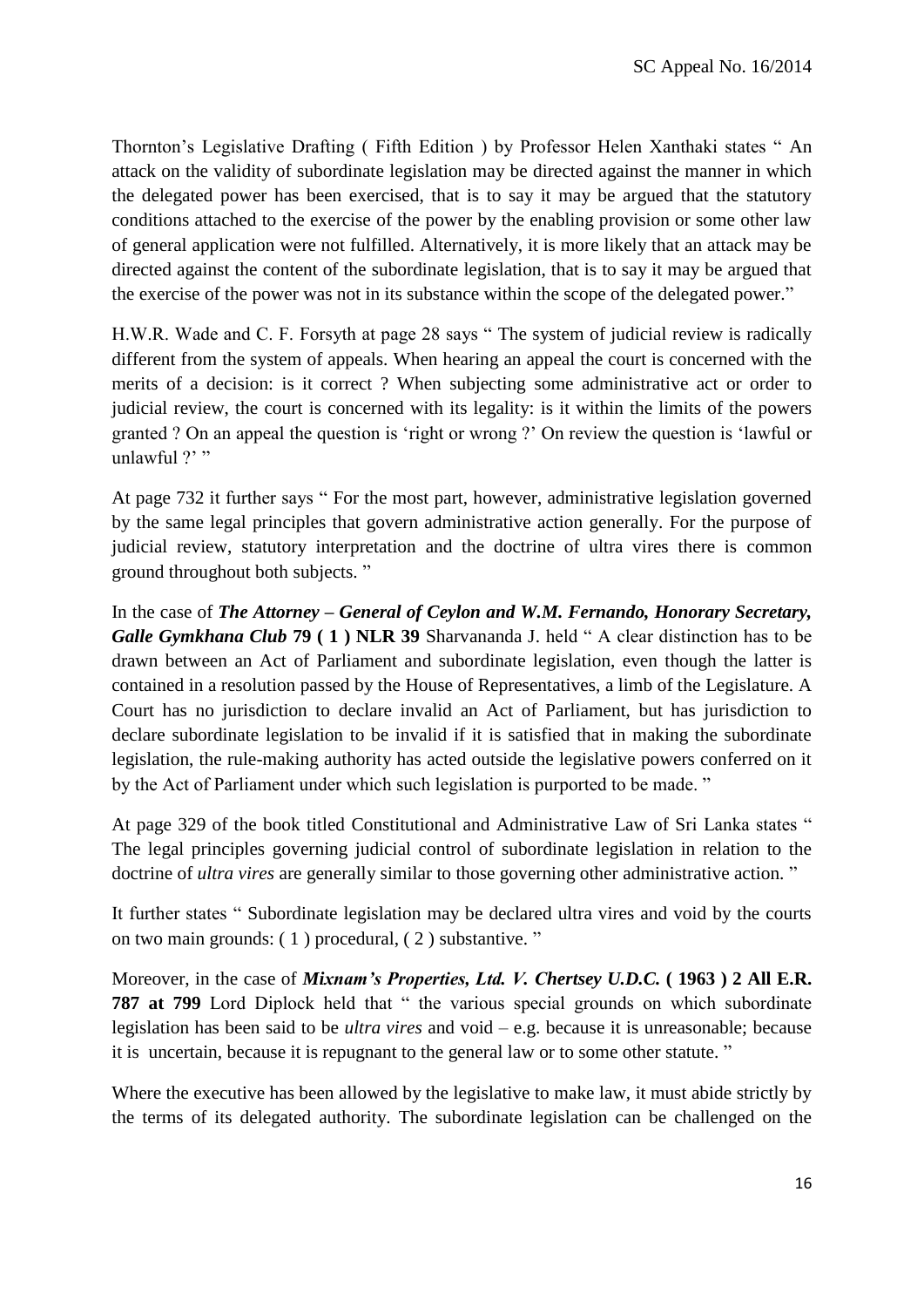basis that it is ultra vires and therefore void because it does not fall within the scope of what is authorized by the enabling power.

There are many instances where Sri Lankan courts have declared the regulations ultra vires when the regulations were made exceeding the power or authority given by the principal enactment.

In the case of *The Ceylon Workers' Congress v. Superintendent, Beragala Estate* **76 NLR 1** the court agreeing with the judgment of Weeramantry J. delivered in the case of *Ram Banda and River Valleys Development Board* **71 NLR 25** held that Regulation No. 16 is invalid for the reason that it is ultra vires the rule making powers vested in the Minister. The Industrial Dispute Act itself does not contain any provision which limits the time within which an application may be made under section 31 B ( 1 ). An unlimited right granted by a statute cannot be validly limited by a regulation without an express power conferred for that purpose by the Act.

Further, in *King-Emperor v. Benoari Lal Sarma* **( 1945 ) AC 14 at 24** it was held that there is a presumption that a delegate of legislative power cannot sub-delegate it to another person or body unless sub-delegation of the delegated legislative power is expressly provided for.

However, there is an exception to the aforementioned general rule. Those are the instances where the Legislature itself enacts the relevant regulations as part of an Act. In the case of *Inspector Joseph v. Sandanam Meenatchy* **28 NLR 205***,* the by-laws in Schedule D of the Ordinance have been enacted by the Legislature as a part of the Ordinance, and the question arose whether these by-laws can be treated and tested in the same way as by-laws made by a Board or Council vested with power to make by-laws for certain specific purpose.

It was held that the by-laws in Schedule D must be treated as an integral part of the Ordinance and as having the same force and effect as the main provision of the Ordinance.

It was further held that the absolute right of the Legislature to enact whatever laws it likes whether in the form of by-laws or otherwise cannot be questioned by courts.

In the instant appeal, in terms of Ordinance No. 01 of 1980, the Board of Management of the Postgraduate Institute of Medicine is empowered to make Regulations relating to the courses of study in respect of the relevant specialties, and as such, the regulations made by said Board are amenable to the judicial review.

In the foregoing circumstances the following questions of law are answered as follows;

(a) Did the Court of Appeal err in law in applying the Prospectus - 2005 (P5) to the Appellants retrospectively?

Yes.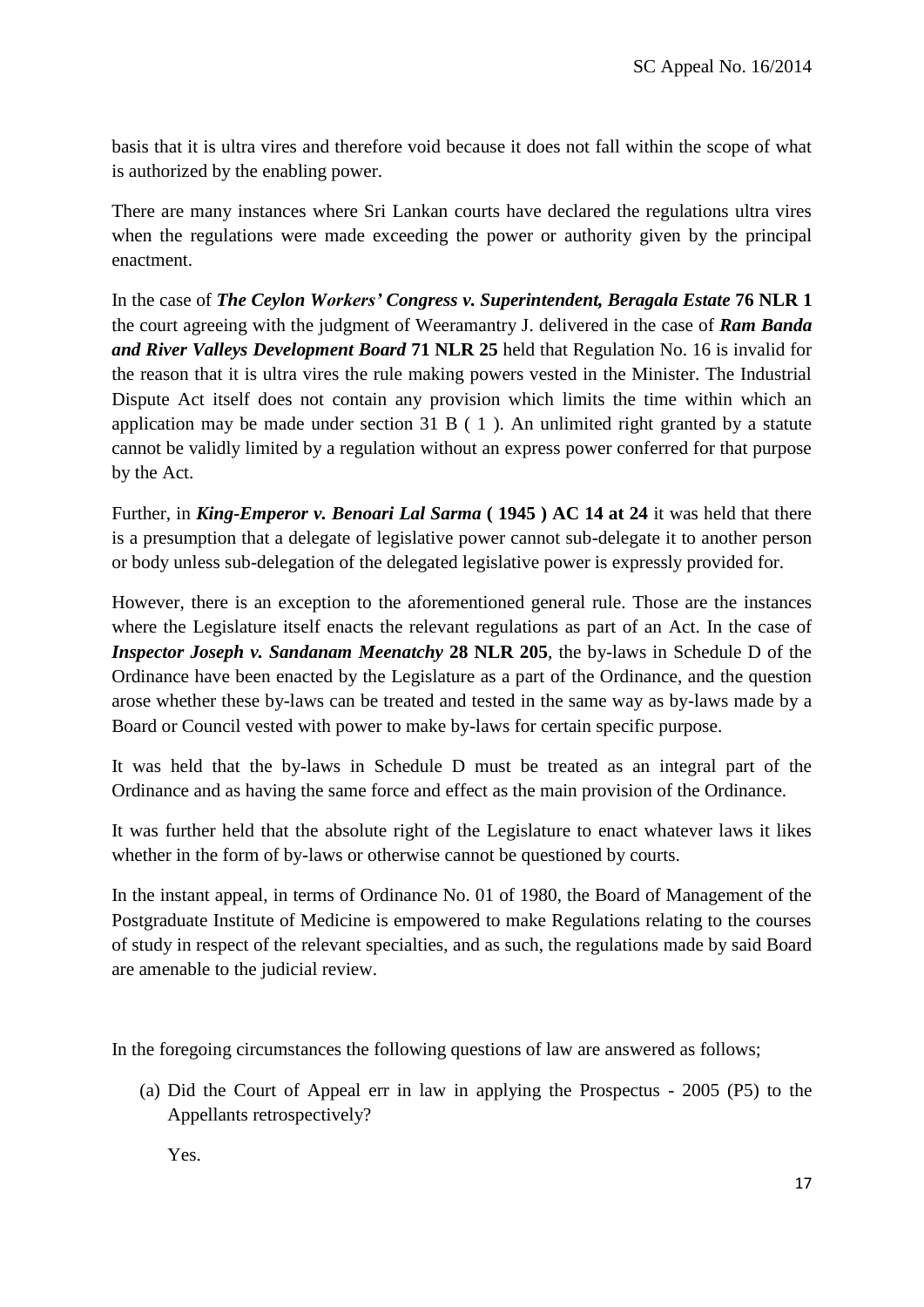(b) Did the Court of Appeal err in failing to appreciate that the Appellants had a legitimate expectation that the Prospectus applicable to them was the Prospectus produced marked as P3, which was in operation at the time they commenced the course?

Yes. As the Appellants commenced and completed part of their program in MD ( Medicine ) under the Prospectus  $-2003$  marked as "P3", they entertained a legitimate expectation to complete the said program under the same Prospectus. However, the said Prospectus can be amended or rescinded with reasonable notice.

(c) Did the Court of Appeal fall into error by coming to a finding that the said decision as reflected in the Prospectus (P5), to restrict the number of attempts permitted to sit for the Final Examination of MD Medicine (MD Part II) is based on a "policy decision" and therefore not amenable to writ jurisdiction?

Yes. Subordinate Legislation cannot contain policy decisions. In any event, the restriction on the number of attempts is a condition of the regulations.

(d) Did the Court of Appeal err in failing to take cognizance of the fact that, in terms of Ordinance No. 01 of 1980, the Board of Management of the Postgraduate Institute of Medicine is empowered to make Regulations relating to the courses of study in respect of the relevant specialties, and as such, the said Board was amenable to the writ jurisdiction of the Court of Appeal?

Yes. Subordinate Legislation is not immune from judicial review.

(e) Can a substantive legitimate expectation arise in the absence of an express undertaking by the relevant authority on a matter of policy?

Subordinate Legislation is enacted to effectively exercise, perform and discharge powers, duties and functions under a principal enactment. As such the Subordinate Legislation cannot contain a " policy " and a legitimate expectation may arise based on the contents of the Subordinate Legislation.

For the reasons stated above I set aside the said judgment of the Court of Appeal dated 06.03.2013.